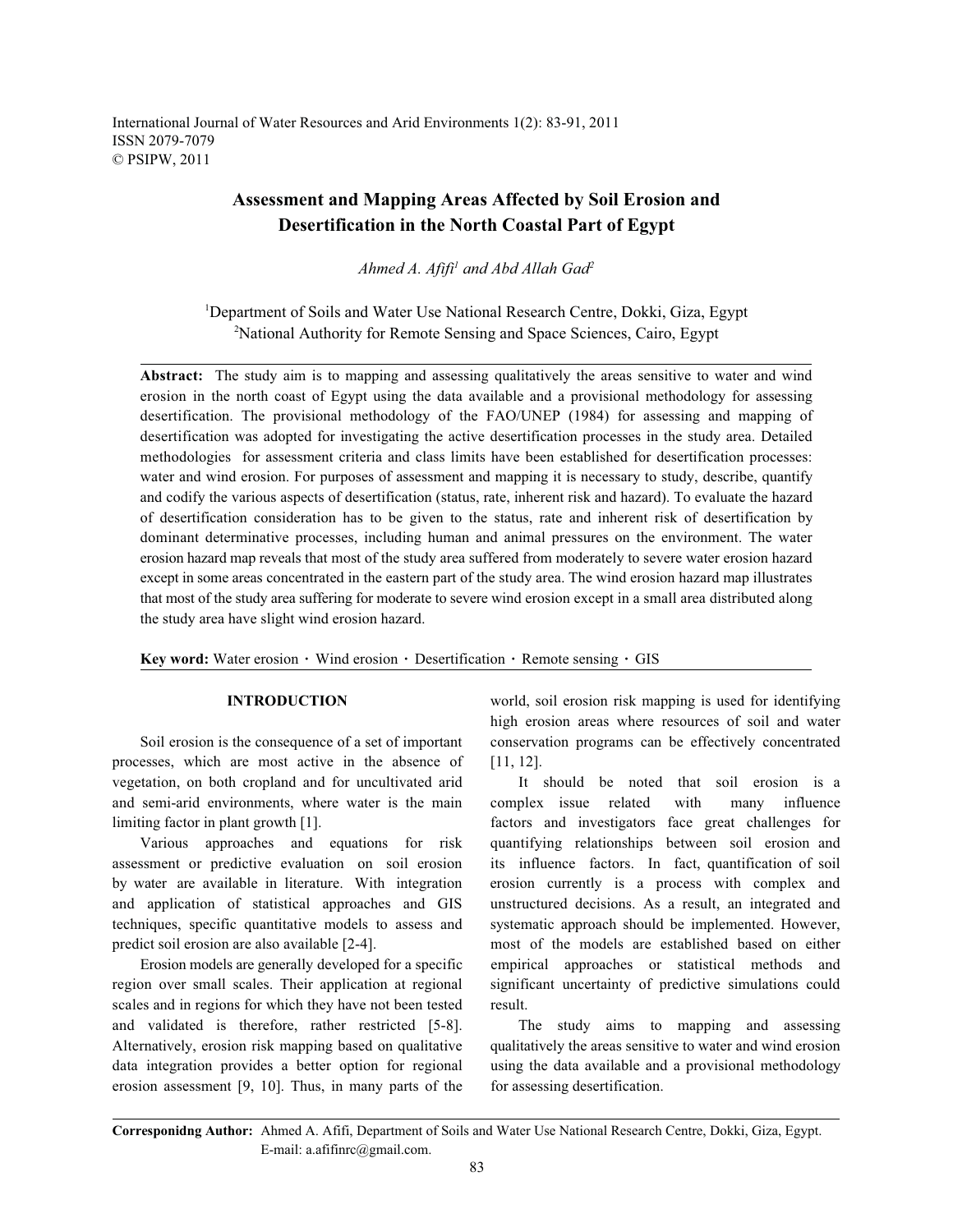represents the northern coastal zone of Egypt in a topographic data were used. Hybrid classification of buffer zone of 20 Kms from the coast line with the ETM Landsat image was the main mapping tools Mediterranean Sea, representing an area of 32242.43 (Figure, 2). Image analysis was made accordance with  $km<sup>2</sup>$  (Figure 1). The mean annual temperature of the field observation. A number of 162 soil profiles representative metrological stations (19 stations representing the mapping units were studied (Figure, 2). distributed in the whole area) reaches its maximum The soil sample was collected, analysed and classified during July and August, then decreases gradually to to the level of the sub-great group according to [13] not their minimum in December and January, enjoys a typical inserted. The main input data for calculating these indices Mediterranean climate, being strongly influenced by the include land surveying and laboratory analyses, Landsat presence of the sea. The rainy season starts in October to ETM+ image (path 177 / row 39) band 2,4,7 for False Color January are the rainiest months and the dry season Composite (FCC), Digital Elevation Model (DEM), climatic extends for seven months. The study area are suffering data and geological map of the studied areas [14]. The mostly from high to moderate relative humidity. The satellite images were processed using the ERDAS maximum relative humidity occurs in July and August. IMAGINE 8.3 system. Different enhancement and Different investigations indicate that the wind speed, at classification techniques were tried to specify the an altitude of 10 meters, range between 3.8 to 5.2 m/sec. optimal ones for the study purposes. Arc-GIS, version The prevailing wind is mostly from the north. However, 9.2 have been used as the main GIS software for 25% of windy day record southerly dusty warm storms. producing geo-referenced maps. Measuring units and The later harm cultivation and causes soil water loss rating of wind and water erosion has chosen according through its influence on increasing evapotranspiration. to [15]. Natural vulnerability was calculated on a basis of

**MATERIALS AND METHODS Methods:** This study is based on multi concept data, **Environmental Setting of the Study Area:** The study area data, thematic maps, ground truth geography and thus the materials of different nature such as satellite



Fig. 2: FCC (band 2,4,7), 2003 of the whole area and location of soil samples

28°0'0"E

27°0'0"E

25°0'0"E

26°0'0"E

30°0'0"E

31°0'0"E

32°0'0"E

33°0'0"E

34°0'0"E

29°0'0"E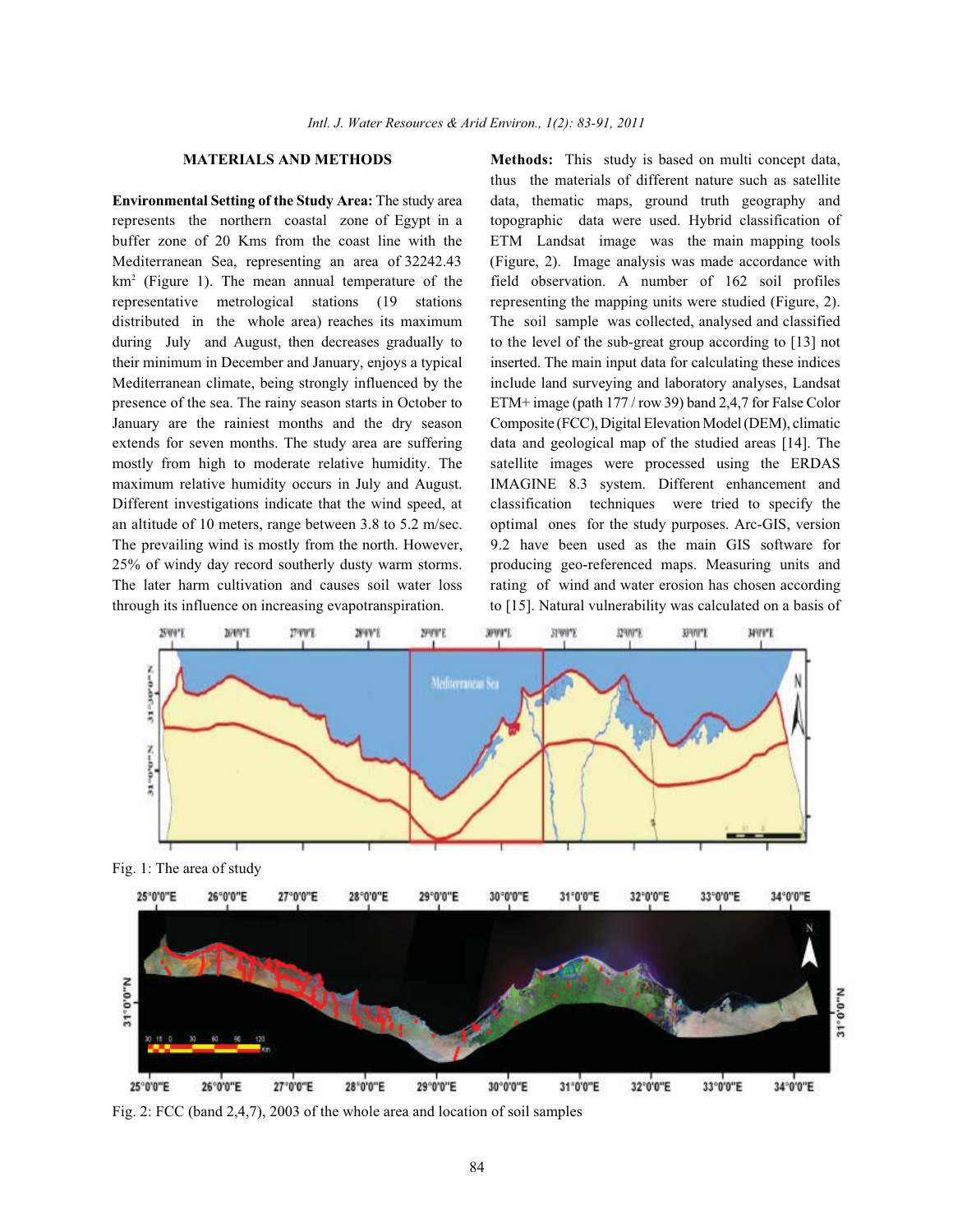### *Intl. J. Water Resources & Arid Environ., 1(2): 83-91, 2011*

| Desertification aspect | Assessment factors                       | Class limits |               |              |             |  |
|------------------------|------------------------------------------|--------------|---------------|--------------|-------------|--|
|                        |                                          | Slight       | Moderate      | Severe       | Very severe |  |
|                        | Surface. status (%of gravels)            | <10          | $10 - 25$     | 25-50        | >50         |  |
|                        | 2 Soil thickness (cm)                    | >90          | $90 - 50$     | $50-10$      | <10         |  |
| Rate                   | 1 Increase in erode area per year.       | $\leq$ 1     | $1 - 2$       | $2 - 5$      | >5          |  |
|                        | 2. Soil loss, t/ha/yr                    | $\leq$ 2     | $2 - 3.5$     | $3.5 - 5$    | >5          |  |
| Inherent risk          | Rating of climate aggressively           | 0.03         | $0.03 - 0.06$ | $0.07 - 0.1$ | >0.1        |  |
|                        | Rating of potential soil loss in t/ha/yr | $<$ 5        | $5 - 15$      | $15 - 25$    | >25         |  |

Table 1: Class Limits for the chosen criteria for assessing of a different aspects of water erosion

Table 2: Class limits for the chosen criteria for assessing of different aspect of wind erosion

| Desertification aspect |                                           | Class limits |                        |             |             |  |
|------------------------|-------------------------------------------|--------------|------------------------|-------------|-------------|--|
|                        | Assessment factors                        | Slight       | Moderate               | Severe      | Very severe |  |
| <b>Status</b>          | 1. Soil thickness (cm)                    | >90          | $90 - 50$              | $50-10$     | <10         |  |
|                        | 2. Surface gravel %                       | $\leq$ 15    | $15 - 30$              | $30 - 50$   | >50         |  |
| Rate                   | 1. Soil loss, $t/ha/vr$                   | $\leq$       | $2 - 3.5$              | $3.5 - 5$   | >5          |  |
|                        | 2. Increase in erode area per year        | $<$ 1        | $1 - 2$                | $2 - 5$     | >5          |  |
| Inherent risk          | 1. Wind erodibility group (texture class) | SCL, SCSi    | Rest of textural class | LS          | S           |  |
|                        | 2. Mean annual wind speed, m/sec          | $<$ 2        | $2 - 3.5$              | $3.5 - 4.5$ | >4.5        |  |

Where: SCL=Sand Clay Loam; SCSi=Sandy Clay Silt; LS=Loamy Sand and S=Sand

### Table 3: Classes of desertification

| Class of desertification | % area in various desertification categories |          |        |           |             |  |
|--------------------------|----------------------------------------------|----------|--------|-----------|-------------|--|
|                          | Slight                                       | Moderate | Severe |           | Very severe |  |
| Slight                   | >30                                          | $30$     |        | $\leq 40$ |             |  |
| Moderate                 | $30$                                         | >30      |        | $<$ 40    |             |  |
| Severe                   | $30$                                         | >40      |        |           | $<$ 30      |  |
| Very severe              | $20$                                         |          | >40    |           | >30         |  |

soil, topography and climatic factors adopted in the field observation points. Several contrast-stretching universal soil loss equation. Assessing of desertification processes were applied to the images. The histogram is performed by assessing numerical ratings to land equalization stretching process was used and resulted affected by each one of the processes within the specific in the maximum contrast between features. False color classes of desertification. Four classes of desertification composite enhanced images were produced using the are used to show the intensity (slight, moderate, severe combination of bands 2, 4, 7 rendered in red, green and and very severe), (Table 1 and 2). The very severe class blue respectively. The created FCC's and their visual indicates the extreme conditions. Mapping the interpretations were used as guides for field work survey. desertification aims to demonstrate its causes and Rectification of studied scenes, (ETM 2003) was dynamics. It is rather useful for planning preventive performed using sufficient number of GCP's, which are activities. To evaluate the desertification hazards distributed randomly all over the images. The root mean reference has to be made to the natural susceptibility of square (RMS) error was found to be 0.74. land to desertification on assessment of status, rate and Supervised classification technique was applied inherent risk and man made factors (Table 3). on all images for the purpose of obtaining the

base map (land use/land cover map) and assessment of computes the image-specific split-and-merge thresholds.

**RESULTS AND DISCUSSION** method for automatic clustering of satellite-observed **Remote Sensing Work:** A number of 16 satellite images algorithm augmented by a hierarchical split and were subjected to image classification for preparing a merge step at each interaction and dynamically land use/ land cover maps. A hybrid classification scenes was used. It employs a partial clustering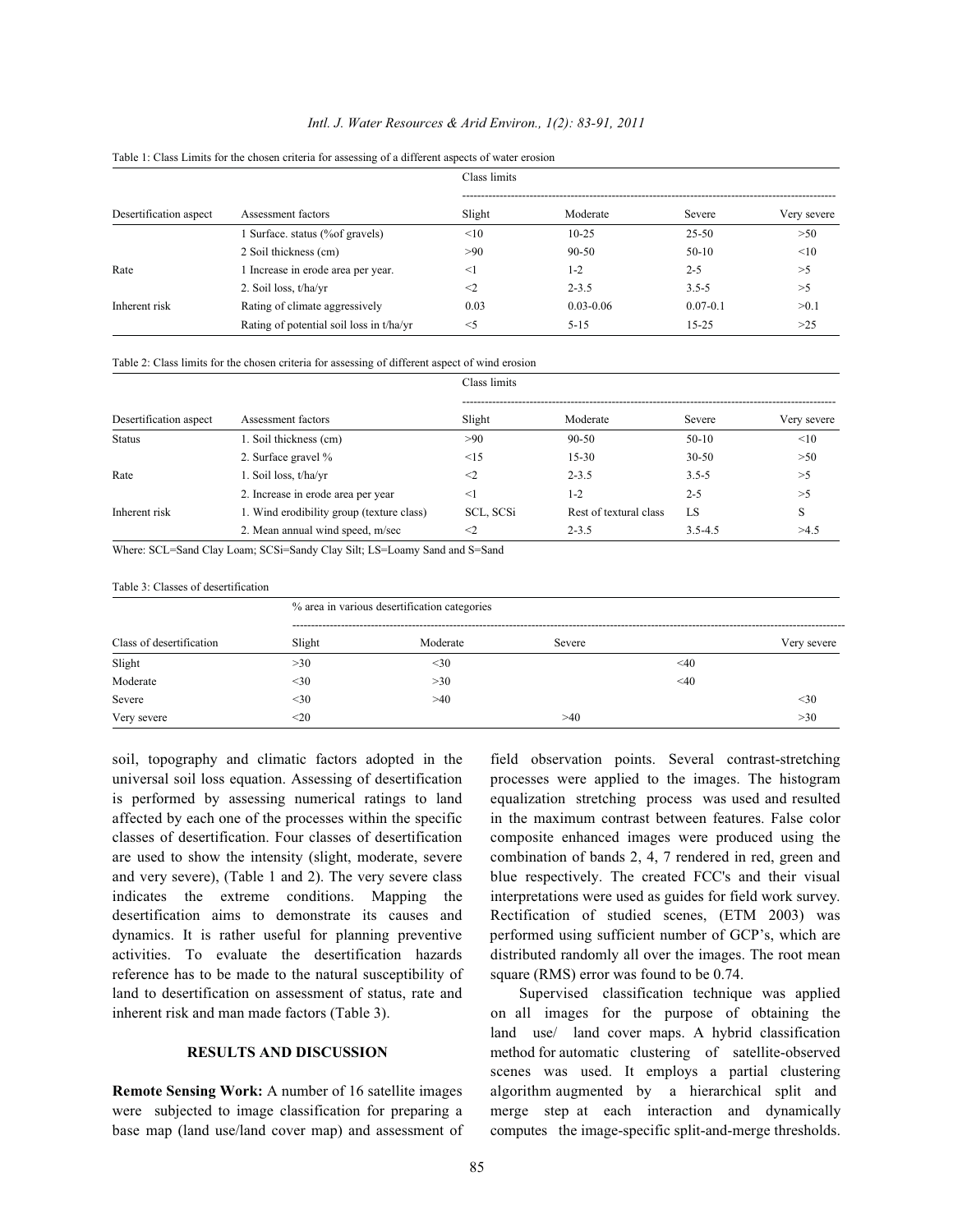

Fig. 4: Soil units and observation points of the study area

the hybrid classification after the split and the merge also aimed to collect some ground control points to be processes, respectively. The two added k-means steps used in the geometric correction of satellite images. ensure that every pixel will be assigned to the nearest These points represented well defined locations cluster centre after each split or merge. Thus, the (i.e. cross roads, building corners… etc.). They were also following step is provided with a more accurate chosen spread all over the study area for attaining reliable intermediate result than in the original algorithm. The results of geometric correction. advantage is improved classification accuracy (Figure, 3).

A number of three field missions were performed to **Water Erosion:** Standard methods for assessing collect ground truth data concerning landscape accelerated water erosion in the field have not yet been characteristics, soil properties and vegetation status. devised for large areas. The result is that many estimates These data were used in the supervised classification of magnitude of water erosion are made assuming and land use mapping. Linear traverses schedule was mathematical models such as the universal soil loss followed [16] in such frequency and intensity that a large equation or in the opinion of the observers. (Figure, 5) variety of terrain is covered as complete as possible. illustrate the water erosion status class, which indicates

number of 432 observation sites and collecting 346 soil erosion status, cover Mostly the studied area. Whereas, samples from 162 soil profiles representing the different the severe and very severe classes are located as some

In the proposed enhancement, two steps are added into landscape features in the target area (Figure, 4). It was

The performed filed It was possible to investigate a that  $47\%$  (15295.02 km<sup>2</sup>) of the total area has slight wind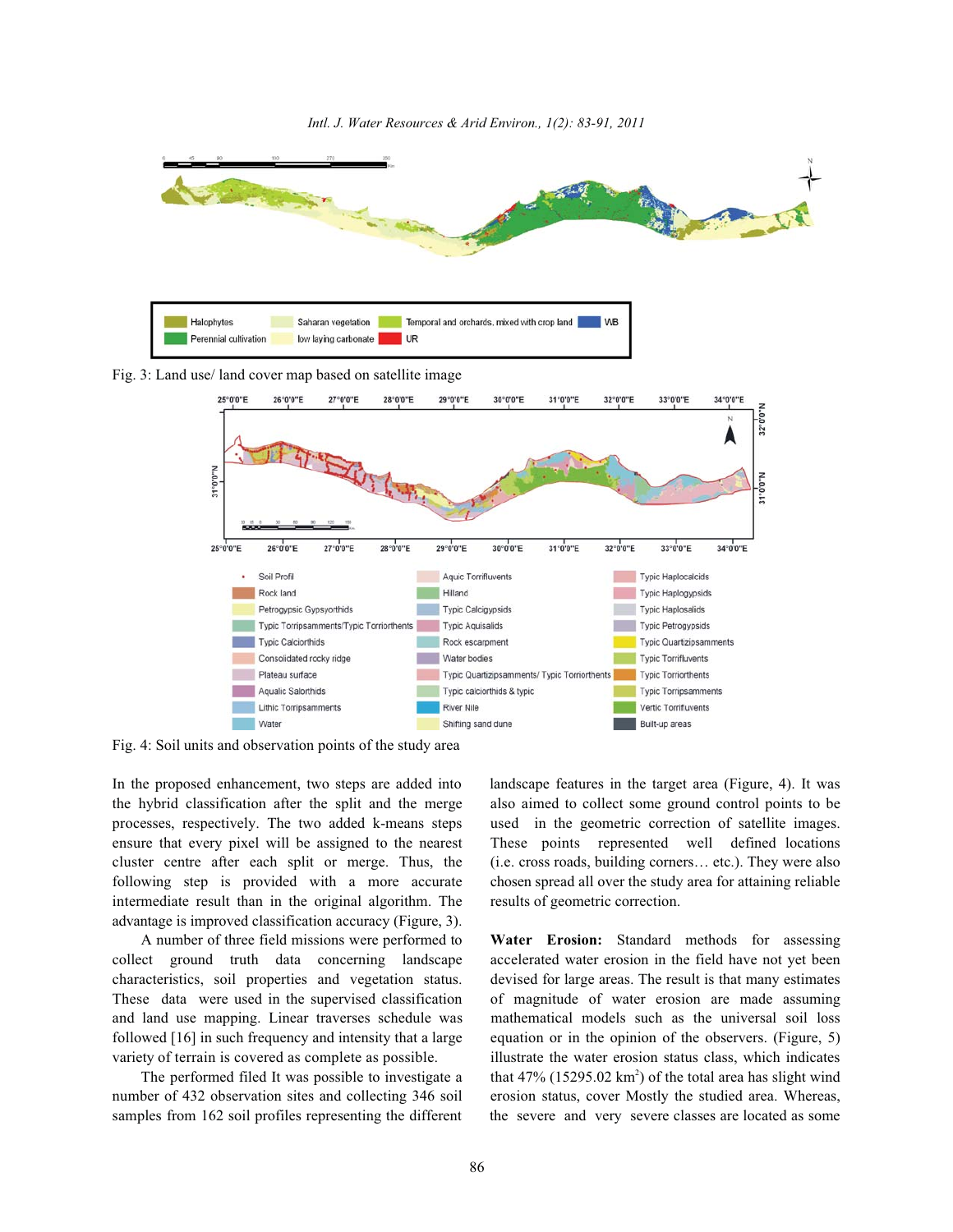

*Intl. J. Water Resources & Arid Environ., 1(2): 83-91, 2011*

Fig. 6: Water erosion rate

11% concentrated mainly in the north western part of area of about  $4559.24 \text{ km}^2 (14.14%)$  of the total area. This the study area. The severe class covered an area of about class distributed mainly in the north western part and as  $3598.44 \text{ km}^2$  while, the very severe class cover  $3852.66 \text{ km}^2$ . small patches in the north eastern part close to Rafah. The rest of the study area  $9496.22 \text{ km}^2 (29.45%)$  represents The data in (Figure, 7) revealed that the wind erosion a moderately class of the water erosion status which inherent risk,  $15.19 \%$  (4899.02 km<sup>2</sup>) of the total area concentrated mainly in the middle part of the study area represents a slight class of inherent risk. This class is in the north delta. distributed mainly in the western part of the Nile delta in

time). As indicated in (Figure,  $6$ ) 34.35% (11075.65km<sup>2</sup>) of the study area, represented as moderately class is the total area is in slight rate of water erosion and is distributed in the middle part of the study area. However, clearly seen in the eastern and western part of the north 55% of the study area is suffering from severe to very cost while the middle section of the study area severe inherent risk of wind erosion. Wherein, 33.3%

 $22.06\%$  (i.e. 7111.32 km<sup>2</sup>) of the total area, distributed as the reset of the study area exhibit a severe class for wind some patches concentrated mainly in some part of erosion inherent risk and is clearly seen in the western the north western part of the study area. Nevertheless, and in the eastern part of the study area as patches. the severe class represents an area of 29.45% (i.e. 9496.22 km<sup>2</sup>), concentrated mainly in the middle part of **Wind Erosion:** In the context of desertification by wind the study area in north delta. However, the severe class erosion, aeolian deposits present serious problems in distributed as some patches in the eastern and western many parts of the world. As indicated in (Figure, 8),

patches distributed along the study area representing part of the study area. The very severe class cover an

The water erosion rate (refers to the change with Al-Bahiera governorate. While,  $29.45\%$  (9496.22 km<sup>2</sup>) of (north delta) has small patches.  $(10735.87 \text{ km}^2)$  of the total area is distributed mainly in the The moderately rate class of water erosion represents western and eastern part of the study area. Nevertheless,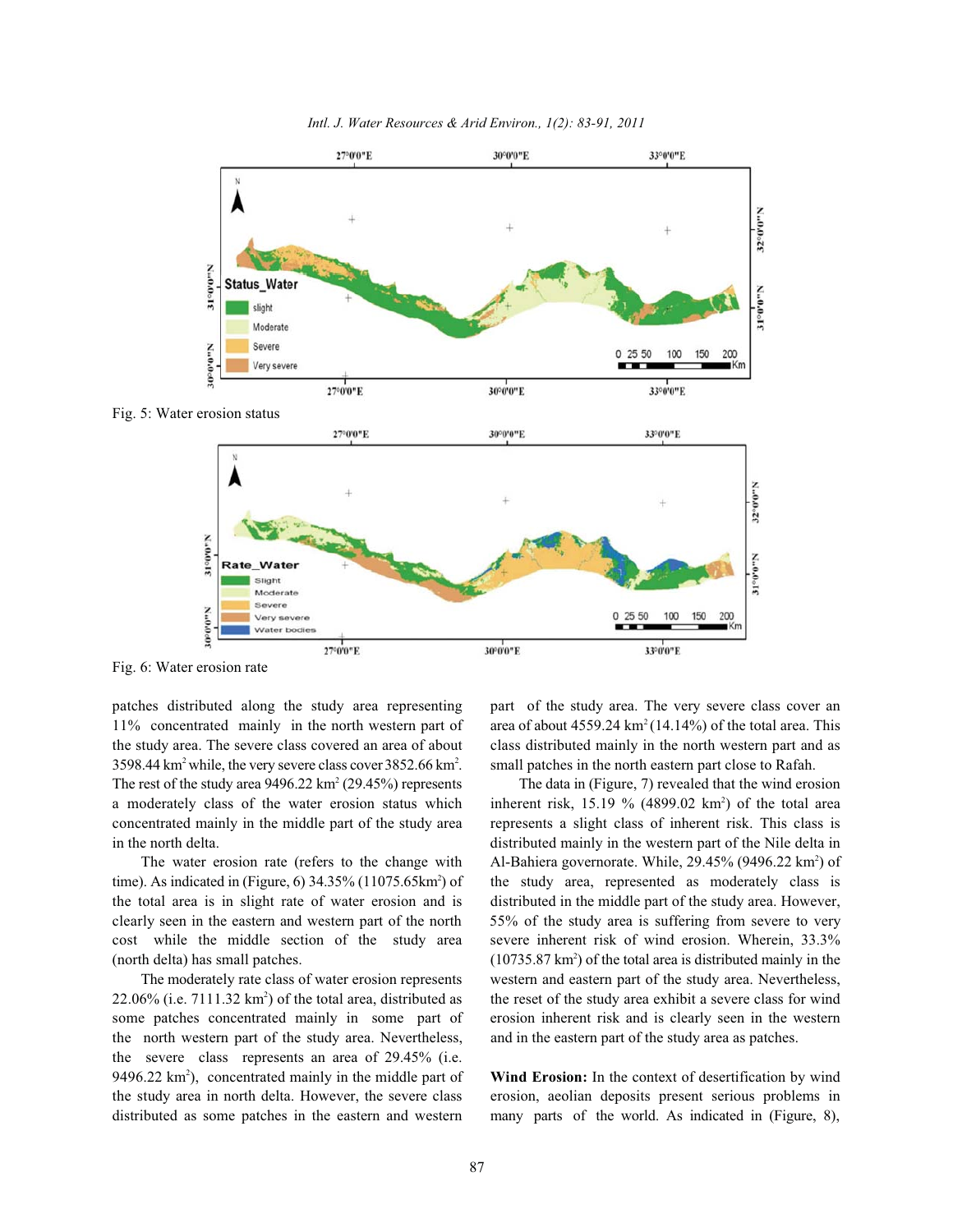

*Intl. J. Water Resources & Arid Environ., 1(2): 83-91, 2011*

Fig. 9: Wind erosion rate

most of the studied area are located in the moderate According to the rate of wind erosion rate the data wind erosion status class. Since, it is occupying an area revealed in (Figure, 9) showed that almost 56% of the of 17205.1 km<sup>2</sup> (53.36%). Nevertheless, the rest of the studied area exhibit severe to very severe wind erosion studied area exhibits an area of 15037.33 km<sup>2</sup> (46.64%) rate. Wherein, 34.26% (11046.84 km<sup>2</sup>) exhibit a very severe represents by slight wind erosion status class and is wind erosion rate while 22.06% represent severe wind distributed mainly in the middle part at the north

Nile delta. distributed mainly in the eastern and western parts of erosion rate class (i.e.  $7111.32 \text{km}^2$ ). These classes are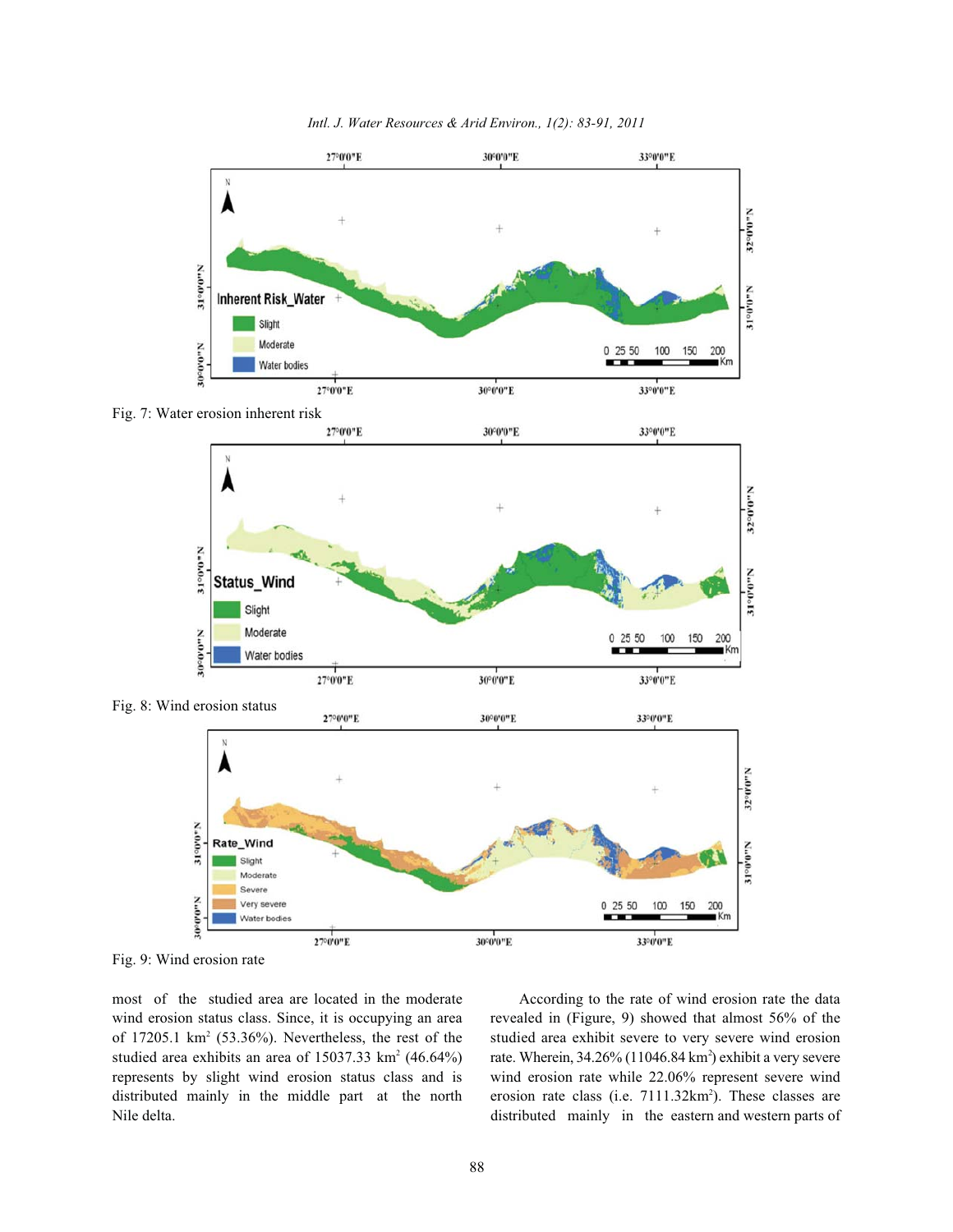

*Intl. J. Water Resources & Arid Environ., 1(2): 83-91, 2011*

Fig. 11: Animal density

between slight to moderately class. The slight class is distribution mainly in the eastern and western part of located in western part of the delta close to Al-Bahera the study area. However, 40% (13067.61 km<sup>2</sup>) of the total Governorate and is covered by an area of  $4559.24 \text{ km}^2$  area located in the moderate animal density and is located (14.14%). However, the moderate class (29.54%) is in the middle part of the study area. While the rest of the distributed mainly in the middle part of the study area study area is represented by severe class and is at the northern part of the Nile delta. distributed as small patches in the western and eastern

The wind erosion inherent risk as illustrated in part of the study area. (Figure, 10), exhibited that 15.19 % (4899.02 km<sup>2</sup>) of the The population density as revealed in (Figure, 12) total area represents a slight class of inherent risk. 59.34% (19132.28 km<sup>2</sup>) of the study area has a slight This class is distributed mainly in the western part of the population pressure. This class is exhibited in the eastern Nile delta in Al-Bahiera governorate. While 29.45% and western part of the study area. However, 10.89%  $(9496.22 \text{ km}^2)$  of the study area, is distributed in the middle  $(3510.38 \text{ km}^2)$  of the total area is located in the moderate part of the study area. However, 55% of the study area is class of population density. The moderate class is suffering from severe to very severe inherent risk of distributed as some patches in the western part of the wind erosion. Wherein,  $33.3\%$  (10735.87 km<sup>2</sup>) of the total study area. The rest of the total area is located in the area is distributed mainly in the western and severe class of population pressure which is distributed eastern part of the study area. Nevertheless, the reset of mainly in the northern Nile delta and in some patches the study area exhibit a severe class for wind erosion of the western part of the study area. inherent risk and is clearly seen in the western and in the Combining all the previous data (status, rate and eastern part of the study area as patches. inherent risk) together the erosion hazard is predicted

including animal and population pressure on the of the study area. However, it is also extended as patches

show that the 39.43% of the studied area  $(12712.69 \text{ km}^2)$  hazard class.

the studied area. The rest of the studied area is located represented by slight animal pressure which is

**Erosion Hazard:** Desertification hazard is expressed area (83.71%) is located mostly in moderate water erosion as a combined effect of status, rate and inherent risk hazard, distributed mainly in the western and middle part environment. in the eastern section of the study area, while, the rest Regarding to the animal density, data in Figure (11) of the study area is located in the slight water erosion as follows; Data in (Figure, 13) illustrate that the study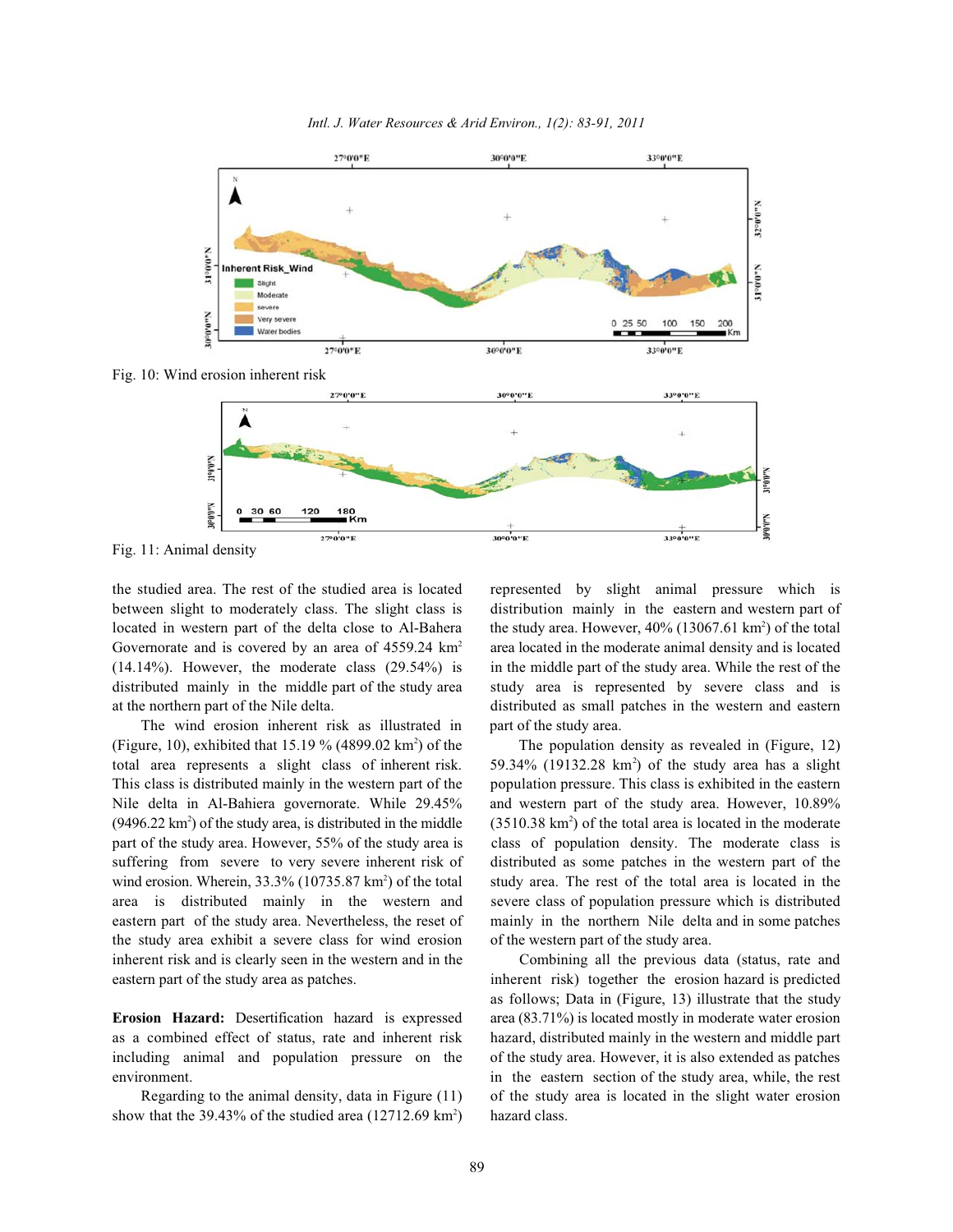

*Intl. J. Water Resources & Arid Environ., 1(2): 83-91, 2011*

Fig. 12: Population density







Fig. 14: Water erosion hazard

study area exhibits mostly moderate to severe wind erosion hazard except in small parts of the It can be concluded that the assessment of western part of the study area (Figure, 14). However, desertification sensitivity is rather important to plane the severe class is located in the western and combating actions and to improve the employment of eastern part of the study area representing 43.82% natural resources. It can be recommended that (14127.94 km<sup>2</sup>) of the study area. Nevertheless, the rest of mathematical modelling should be developed for the the studied area (14.14%) is located in some parts of the operational monitoring of different elements contributing western section. **in desertification**. Multi scale mapping of a model is

## According to wind erosion hazard, the **CONCLUSIONS AND RECOMMENDATIONS**